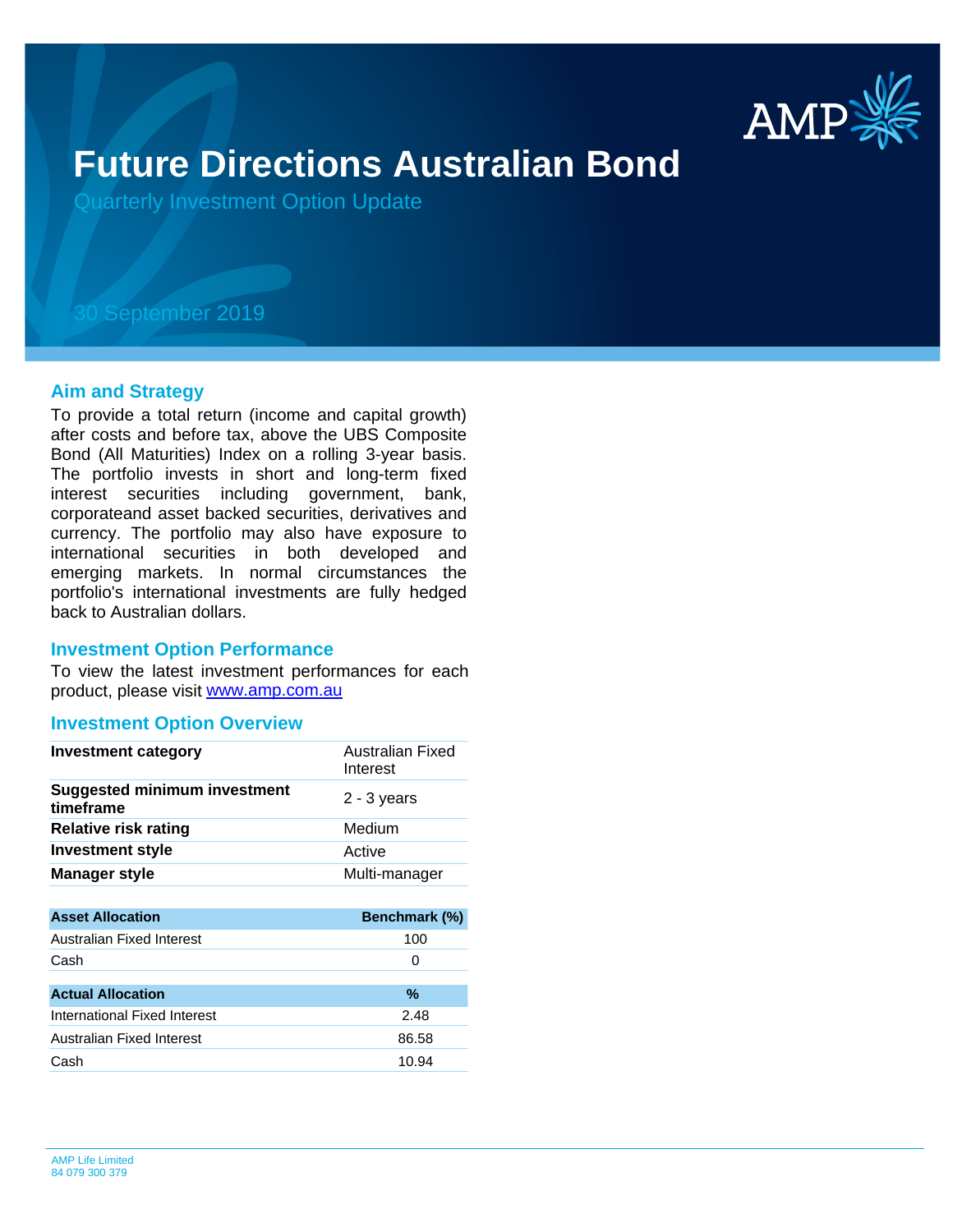### **Fund Performance**

The Fund posted a positive return (before fees) in the September quarter but slightly underperformed the benchmark. The largest component of the portfolio, held in conventional government bonds and managed by **AMP Capital**, underperformed its benchmark. The smaller inflation-linked component, managed by **Ardea**, outperformed its benchmark. Both managers generated positive absolute performance.

**AMP Capital's** currency management detracted from performance, reflecting the impact of short positions in emerging market currencies and a long position in the Japanese yen versus the Australian dollar. Interest rate positioning made a modest contribution to performance over the quarter. The largest duration overweight in the portfolio continues to be in Canadian interest rate swaps. While there is a strong valuation case for owning Canadian interest rates at this juncture in the cycle, local data has continued to surprise to the upside, diverging with global trends.

Inflation-linked bond fund manager **Ardea's** relative performance benefited primarily from a flattening of the longdated end of the yield curve and positioning in interest rate swaps. Interest rate protection strategies also contributed to returns. The portfolio retains an overweight exposure to long-dated bonds as these offer superior returns given the prevalence of long-end supply and the inability of some investors to hold long-dated instruments. It also retains a small overweight exposure to breakeven inflation strategies, which provide defensive protection to both a further weakening in the outlook and the longer-term possibility of eventual reflation.

#### **Market Review**

Monetary policy dominated news flow in the domestic bond market early in the September quarter, with the Reserve Bank of Australia announcing a 0.25% reduction in early July, bringing the official cash rate to 1.0%. The central bank maintained an unchanged monetary policy stance in August, however left the door open for further easing. Against this backdrop, the domestic yield curve mirrored the flattening trend evident in overseas peers and reached its flattest level since 2010. Domestic yields continued to follow the lead of their global counterparts during September, reversing their previous downtrend to end the month higher, although bonds did rally later in the period on the back of rising geopolitical tensions, easier monetary policy in the US and Europe and the release of dovish RBA meeting minutes. The Commonwealth Government 2-year bond yield ended the quarter at 0.77%, while the 10-year bond yield ended at 1.02%.

#### **Outlook**

Low Australian sovereign bond yields point to a low medium-term return potential from Australian sovereign fixed interest. But with benign inflation, ongoing geopolitical risks, and the Reserve Bank of Australia's easing bias, against a backdrop of soft growth, any upwards pressure on bond yields is likely to be subdued for the time being. Lower bond yields may persist, at least until the global and Australian economic environment shows signs of improved sentiment, momentum and visibility.